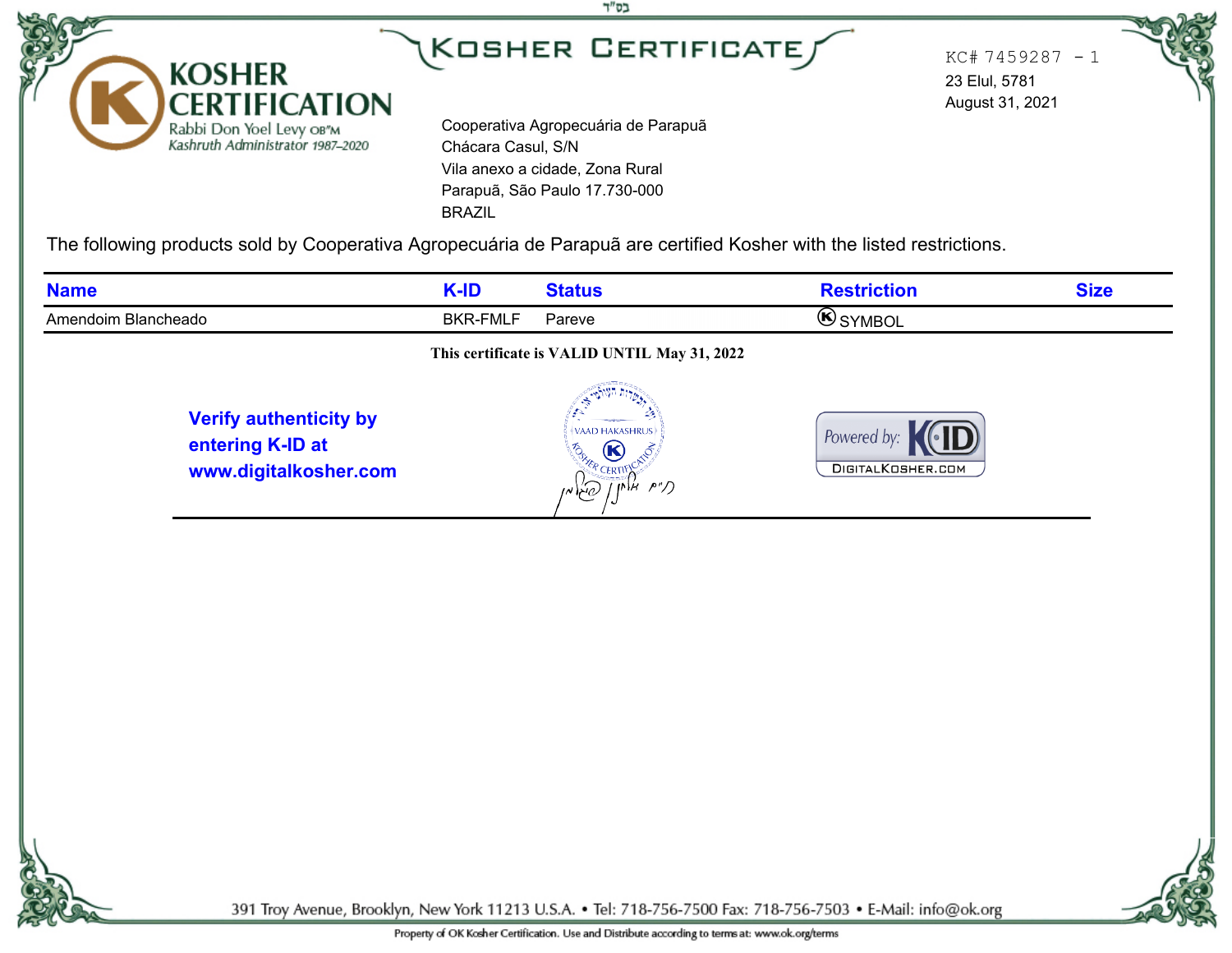

| <b>Name</b>                                                                | K-ID            | <b>Status</b>                                                                | <b>Restriction</b>               | <b>Size</b> |
|----------------------------------------------------------------------------|-----------------|------------------------------------------------------------------------------|----------------------------------|-------------|
| Amendoim Beneficiado                                                       | <b>BKQ-VVWR</b> | Pareve                                                                       | <b>B</b> SYMBOL                  |             |
|                                                                            |                 | This certificate is VALID UNTIL May 31, 2022                                 |                                  |             |
| <b>Verify authenticity by</b><br>entering K-ID at<br>www.digitalkosher.com |                 | VAAD HAKASHRUS<br><b>TOSHER</b><br><b>K</b><br>$I^{\wedge K}$ $P''$<br>@ אוי | Powered by:<br>DIGITALKOSHER.COM |             |



391 Troy Avenue, Brooklyn, New York 11213 U.S.A. . Tel: 718-756-7500 Fax: 718-756-7503 . E-Mail: info@ok.org